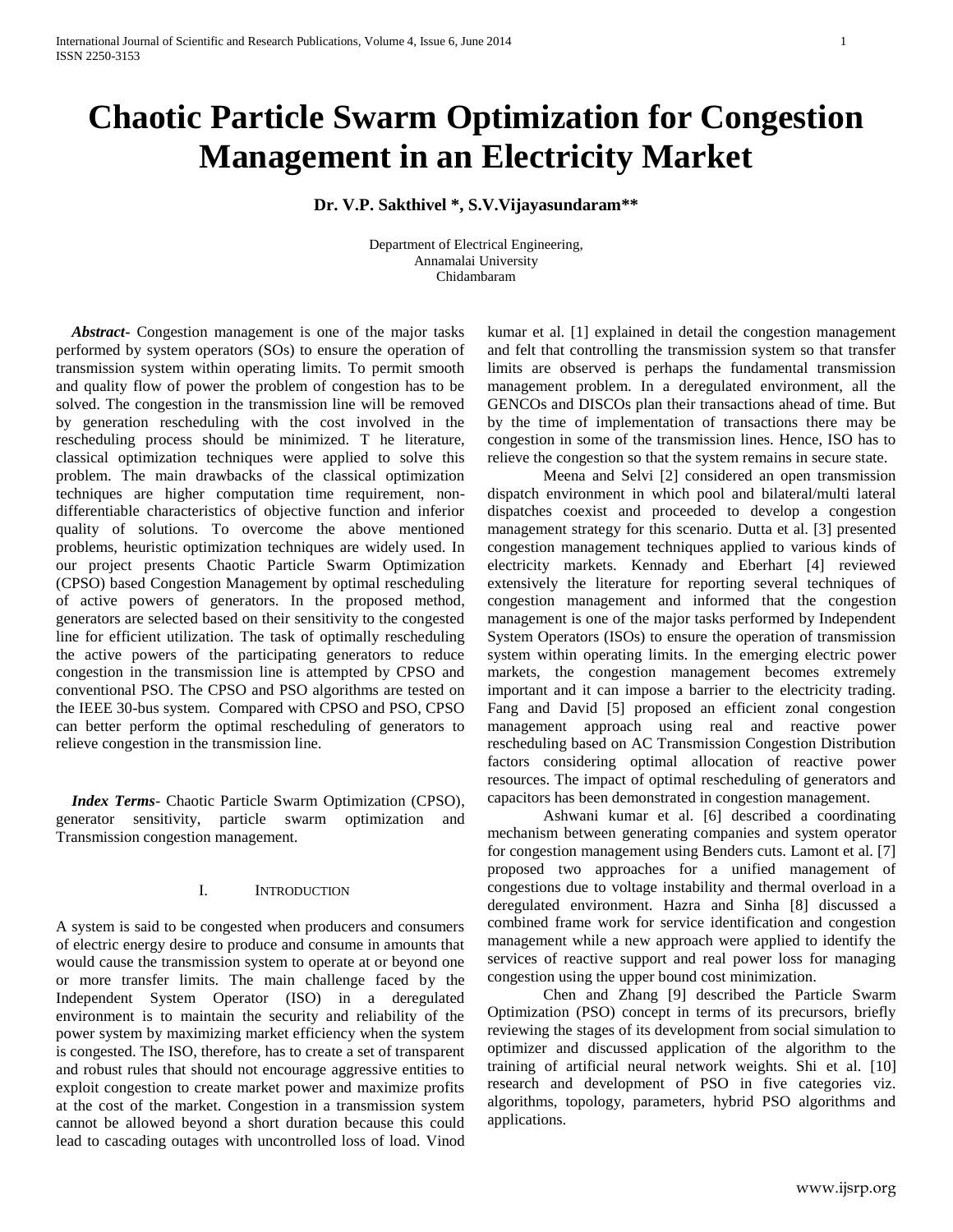International Journal of Scientific and Research Publications, Volume 4, Issue 6, June 2014 2 ISSN 2250-3153

In general, the search process of a PSO algorithm should be a process consisted of both contraction and expansion so that it could have the ability to escape from local minima, and eventually find good enough solutions. Yamina and Shahidehpour [11] detailed review of the PSO technique, the basic concepts and different structures and variants, as well as its applications to power system optimization problems. Snider et al. [12] Introduced PSO for solving Optimal Power Flow (OPF) with which congestion management in pool market is practically implemented on IEEE 30 Bus system. Kumar and Srivastava [13] proposed cost efficient generation rescheduling and/or load shedding approach for congestion management in transmission grids using Chaotic Particle Swarm Optimization (CPSO) method.

Fattahi and Ehsan<sup>[14]</sup> proposed a technique for reducing the number of participating generators and optimum rescheduling of their outputs while managing congestion in a pool at minimum rescheduling cost and explored the ability of PSO technique in solving congestion management problem. An optimal solution for static congestion management using PSO based OPF method. Here, the congestion has been created in the transmission line by loading the lines and it is relieved by placing a Static Synchronous Series Compensator (SSSC) in an optimal location in the transmission line. Masoud Esmaili et al. [15] proposed modified blenders decomposition technique for solving the congestion management in hybrid power markets.

Dutta and Singh [16] demonstrated the successful adaptation of the PSO algorithm to solve various types of economic dispatch (ED) problems in power systems viz. Multiarea ED with tie line limits, ED with multiple fuel options, combined environmental ED and ED of generators with prohibited operating zones. The better computation efficiency and convergence.

Property of the PSO technique shows that it can be applied to a wide range of optimization problems. Christie and Wollenberg [17] PSO method for solving the ED problem with the generator constraints and demonstrated that the PSO method can avoid the shortcoming of premature convergence of Genetic Algorithm (GA) method while obtaining higher quality solution with better computation efficiency and convergence property.

Shahidehpour and Alomoush [18] explained in detail that formulated chaotic particle swarm (CPSO) Optimization Algorithm for optimization process represented by the activity of particle optimization. The algorithm presented has been utilized in this paper for optimal generation of active power of the participating generators. Sakthivel et al. [19] introduced chaotic particle swarm optimization (CPSO) method to overcome the above mentioned drawbacks.

#### II. PROBLEM FORMULATION

# **1) OPF Problem Formulation**

The objective function is corresponding to the production cost can be approximated to be a quadratic function of the active power outputs from the generating units. Symbolically, it is represented as

$$
\text{Minimize } F_t^{\cos t} = \sum_{i=1}^{N_G} f_i(P_i) \tag{1}
$$

Where  $f_i(P_i) = a_i p_i^2 + b_i p_i + c_i$ ,  $i = 1, 2, \dots, N_G$ 

Is the expression for cost function corresponding to ith generating unit and  $a_i$ ,  $b_i$  and  $c_i$  are its cost coefficients. Pi is the real power output (MW) of ith generator.  $N_G$  is the number of online generating units.

# **2) Power Balance Constraints**

This constraint is based on the principle of equilibrium between total system generation and total system loads. That is given by set of non-linear power flow equations as

$$
P_{G_i} - P_{D_i} - \sum_{j=0}^{n} |V_i||V_j||Y_{ij}|\cos(\theta_{ij} - \delta_i - \delta_j) = 0 \quad (2)
$$

$$
Q_{G_i} - Q_{D_i} - \sum_{j=0}^{n} |V_i||V_j||Y_{ij}| \sin(\theta_{ij} - \delta_i - \delta_j) = 0
$$
 (3)

The real power loss in the system can be modeled a

$$
P_{loss} = \sum_{k=1}^{N_I} g_k |V_i|^2 + |V_j|^2 - 2|V_i||V_j|\cos(\delta_i - \delta_j)
$$
 (4)

#### **3) The Generator Constraints**

The output power of each generating unit has a lower and upper bound so that it lies in between these bounds. This constraint is represented by a pair of inequality constraints as follows.

$$
P_{Gi}^{\min} \le P_{Gi} \le P_{Gi}^{\max} \tag{5}
$$

$$
Q_{Gi}^{\min} \leq Q_{Gi} \leq Q_{Gi}^{\max} \tag{6}
$$

# **4) Voltage Limits**

The voltage magnitudes of the each and every load buses after conducting the load flow simulation should be verified between its bounds. This voltage magnitude is having its own lower and upper bound and mathematically represented by

$$
V_i^{\min} \le V_i \le V_i^{\max} \tag{7}
$$

# **5) Transmission Line Loadings**

The line flows of all the transmission lines should be within its line capacity given by MVA ratings. This can be given as

$$
S_L \le S_L^{\text{max}} \tag{8}
$$

# **6) OPF Constraints Handling**

The equality and inequality constraints of the power dispatch problem are considered in the fitness function ( $J<sub>error</sub>$ ) itself by incorporating a penalty function.

$$
PF_i = \begin{cases} K_i (U_i - U_i^{\lim})^2 & \text{if violated} \\ 0 & \text{if violated} \end{cases}
$$
 (9)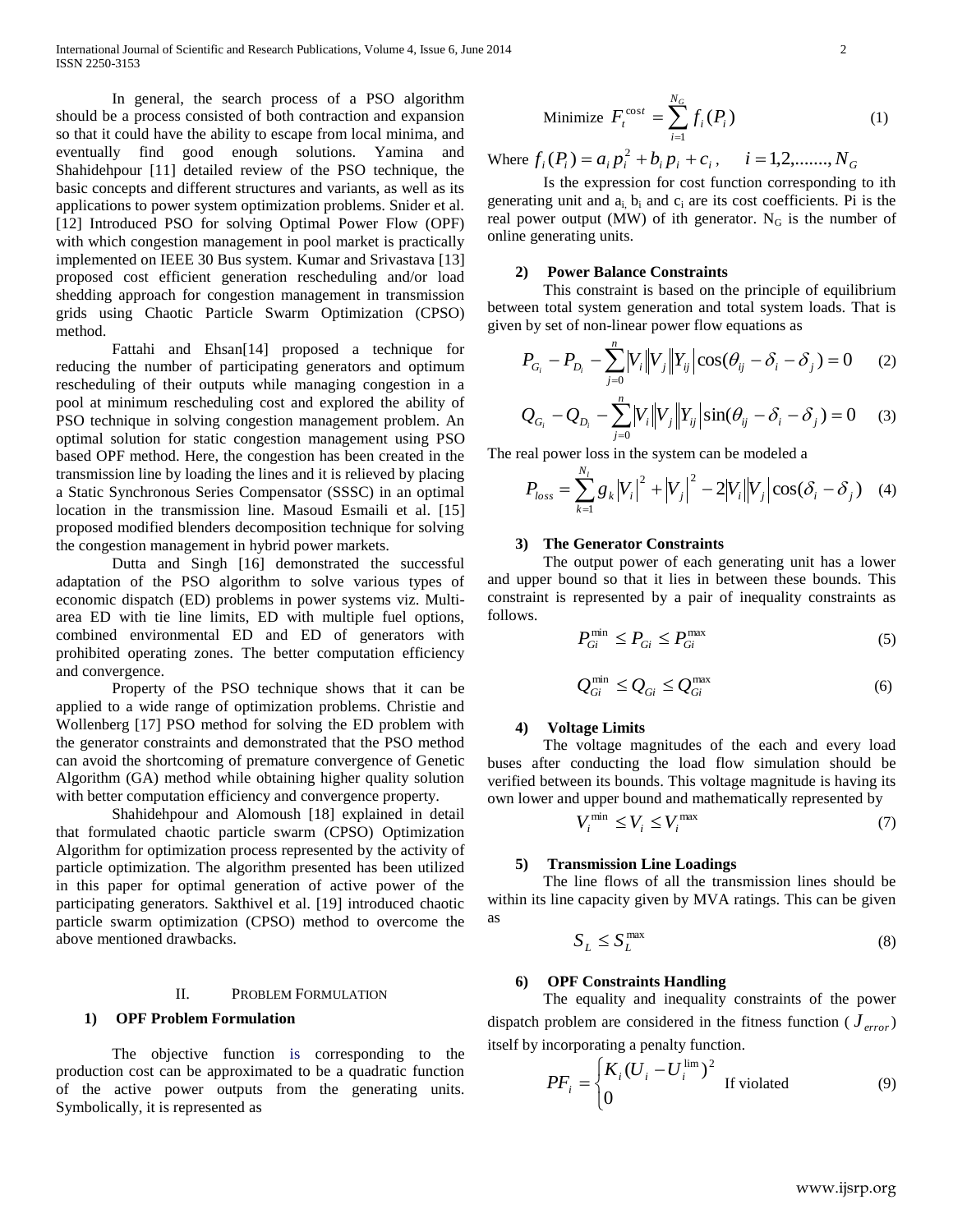Therefore the objective of the problem is the minimization of generation cost and penalty function due to any constraint violation as defined by the following equation.

$$
J_{error} = F_t^{\cos t} + \sum_{l=0}^{nc} PF_i
$$
 (10)

# **7) Determination Of Generator Sensitivity Factor**

The generators in the system under consideration have different sensitivities to the power flow on the congested line. A change in real power flow in a transmission line k connected between bus I and bus j due to change in power generation by generator g can be termed as generator sensitivity to congested line (GS). Mathematically, GS for line k can be written as

$$
GS_g = \frac{\Delta P_{ij}}{\Delta P_g} \tag{11}
$$

# **8) Congestion Management Problem**

It is advisable to select the generators having non uniform and large magnitudes of sensitivity values as the ones most sensitive to the power flow on the congested line and to participate in congestion management by rescheduling their power outputs. Based on the bids received from the participant generators, the amount of rescheduling required is computed by solving the following optimization problem.

$$
C_c = \min \sum_{g}^{N_g} C_g \left(\Delta P_g\right) \Delta P_g \tag{12}
$$

Subject to

$$
\sum_{g}^{N_g} ((GS_g \Delta P_g) + PF_k^0 \le PF_k^{\max})
$$
\n
$$
\Delta P_g^{\min} \le \Delta P_g \le \Delta P_g^{\max}
$$
\n(2.13)\n
$$
\Delta P_g^{\min} = P_g - P_g^{\min}
$$
\n(2.14)\n
$$
\Delta P_g^{\max} = P_g - P_g^{\min}
$$
\n(2.15)\n
$$
\Delta P_g^{\max} = P_g^{\max} - P_g
$$
\n(2.16)\n
$$
\sum_{g=1}^{N_g} \Delta P_g = 0
$$
\n(17)

Where ∆Pg is the real power adjustment at bus-g and Cg (∆Pg) are the incremental and decremented price bids submitted by generators and these generators are willing to adjust their real power outputs.  $PF_k^0$  is the power flow caused by all contracts requesting the transmission service.  $PF_k^{\max}$  is the line flow limit of the line connecting bus-i and bus-j. Ng is the number of participating generators,  $P_g^{\text{min}}$  and  $P_g^{\text{max}}$  denotes respectively the minimum and maximum limits of generator outputs.

### III. CHAOTIC PARTICLE SWARM OPTIMIZATION

*A. PSO*

Kennady and Eberhart first introduced the PSO in the year 1995[4]. PSO is motivated from the simulation of behavior of Social systems such as fish schooling and birds flocking. The PSO algorithm requires less computation time and less memory because of the simplicity inherent in the above systems.

The basic assumption behind the PSO algorithm is, birds find food by flocking and not individually. This leads to the assumption the information is owned jointly in flocking. Basically PSO was developed for two-dimension solution space by Kennedy and Eberhart [4].The position of each individual is represented by XY axis position and its velocity is expressed by  $V_x$  in x direction and  $V_y$  in y direction. Modification of the individual position is realized by the velocity and position information.

PSO algorithm for N-dimensional problem formulation based on the above concept can be described as follows. Let P be the in a search 'particle' coordinates (position) and V its speed (velocity) in a search space.

Consider i as a particle in the total population (swarm).Now the ith particle position can be represented as  $P_i = (P_{i1}, P_{i2, Pi3...} P_{iN})$  in the N-dimensional space. The best previous position of the ith particle is stored and represented as  $Pbest_i = (Pbest_{i1}, Pbest_{i2} ...$ Pbest i). All the Pbest are evaluated by using a fitness function, which differs for the different problems. The best particle among all Pbest is represented as gbest.

The velocity of the ith particle is represented as  $V_i=(V_{i1})$  $V_{i2}$ .... $V_{ii}$ ). The modified velocity of the each particle can be calculated using the information ,(i) the current velocity(ii)the distance between the current position and Pbest and (iii)the distance between the current position and gbest. This can be formulated as an equation

$$
V_{ij}^{(iter+1)} = W * V_{ij}^{(iter)} + c_1 * rand_1 * (Pbest_{ij} - P_{ij}^{(iter)}) + c_2 * rand_2 * (gbest_i - P_{ij}^{(iter)})
$$
\n
$$
P_{ij}^{(iter+1)} = P_{ij}^{(iter)} + V_{ij}^{(iter+1)} \quad 1 = 1, 2... \text{ N and j} = 1, 2... \quad (19)
$$
\n(18)

The use of linearly decreasing inertia weight factor w has provided improved performance in all the applications .Its value is decreased linearly from about 0.9 to0.4 during a run. Suitable selection of the inertia weight provides a balance between global and local exploration and exploitation, results in fewer iterations on average to find a sufficiently optimal solution; its value is set according to the following equation:

$$
W = \frac{W_{\text{max}} - (W_{\text{max}} - W_{\text{min}}) \times iter}{iter_{\text{max}}}
$$
(20)

In Equation (20) the first term indicates the current velocity of the particle, second term represents the cognitive part of PSO where the particle change its velocity based on its own thinking and memory. The third term represents the social part of the PSO where the particle changes its velocity based on the social psychological adaption of knowledge.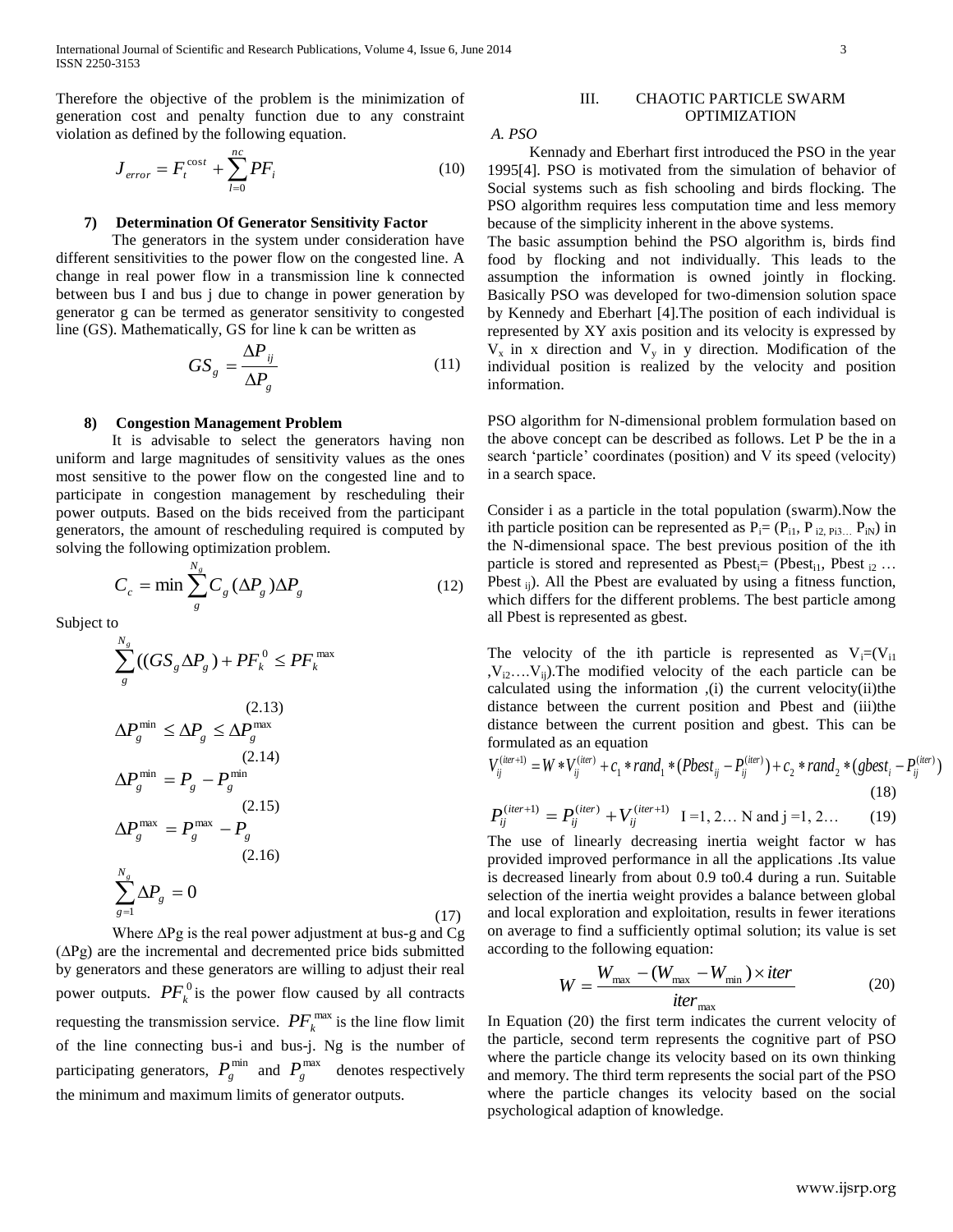# *B. CHAOTIC PARTICLE SWARM OPTIMIZATION*

One of the simplest dynamic systems evidencing chaotic behavior is the iterator called the logistic map, whose equation is described as follows:

$$
f_k = \mu f_{k-1} (1 - f_{k-1})
$$
\n(21)

Where  $\mu$  is a control parameter and has the real value between [0, 4]. Despite the apparent simplicity of the equation, the solution exhibits a rich variety of behaviors.

The behavior of the system represented by equation is greatly changed with the variation of μ. The value of μ determines whether 'f' stabilizes at a constant size, oscillates between limited sequences of sizes, or behaves chaotically in an unpredictable pattern.

Also the behavior of the system is sensitive to initial value of 'f'. Equation (5) is deterministic, displaying chaotic dynamics when  $\mu = 4.0$  and f0 0, 0.25, 0.50, 0.75, 1.0. In this thesis, the new weight is defined as multiplying equation (4) by equation (5) in order to improve the global searching capability as follows:

$$
W_{new} = W \times f \tag{22}
$$

Whereas, the conventional weight decreases monotonously from Wmax to Wmin, the proposed new weight decreases and oscillates simultaneously for total iteration as shown in figure 3.1.



**Figure 3.1.comparison of weights by each approach**

#### **The CPSO algorithm can be summarized as follows:**

- Step 1: Initialize parameters Wmax, Wmin, C1, C2 and Itermax.
- Step 2: Generate intial population of N particles with random positions and velocities.
- Step 3: Calculate fitness: Evaluate the fitness value of current particle.
- Step 4: Update personal best: Compare the fitness value of each particle with its pbests. If the current value is better than pbest, then set pbest value to the current value.
- Step 5: Update global best: Compare the fitness value of each particle with gbest. If the current value is better than gbest, set gbest to the current particle's value.
- Step 6: Update chaotic weight: Calculate weight  $W_{new}^{(k+1)}$  using equation.
- Step 7: Update velocities: Calculate velocities  $V_{ij}^{(iter+1)}$  using equation.
- Step 8: Update positions: Calculate positions  $P_{ij}^{(iter+1)}$ using equation.
- Step 9: Return to step (4) until the current iteration reaches the maximum iteration number.
- Step 10: Output the optimal solution in the last iteration.

*C. FLOW CHART FOR CHAOTIC PARTICLE SWARM OPTIMIZATION*

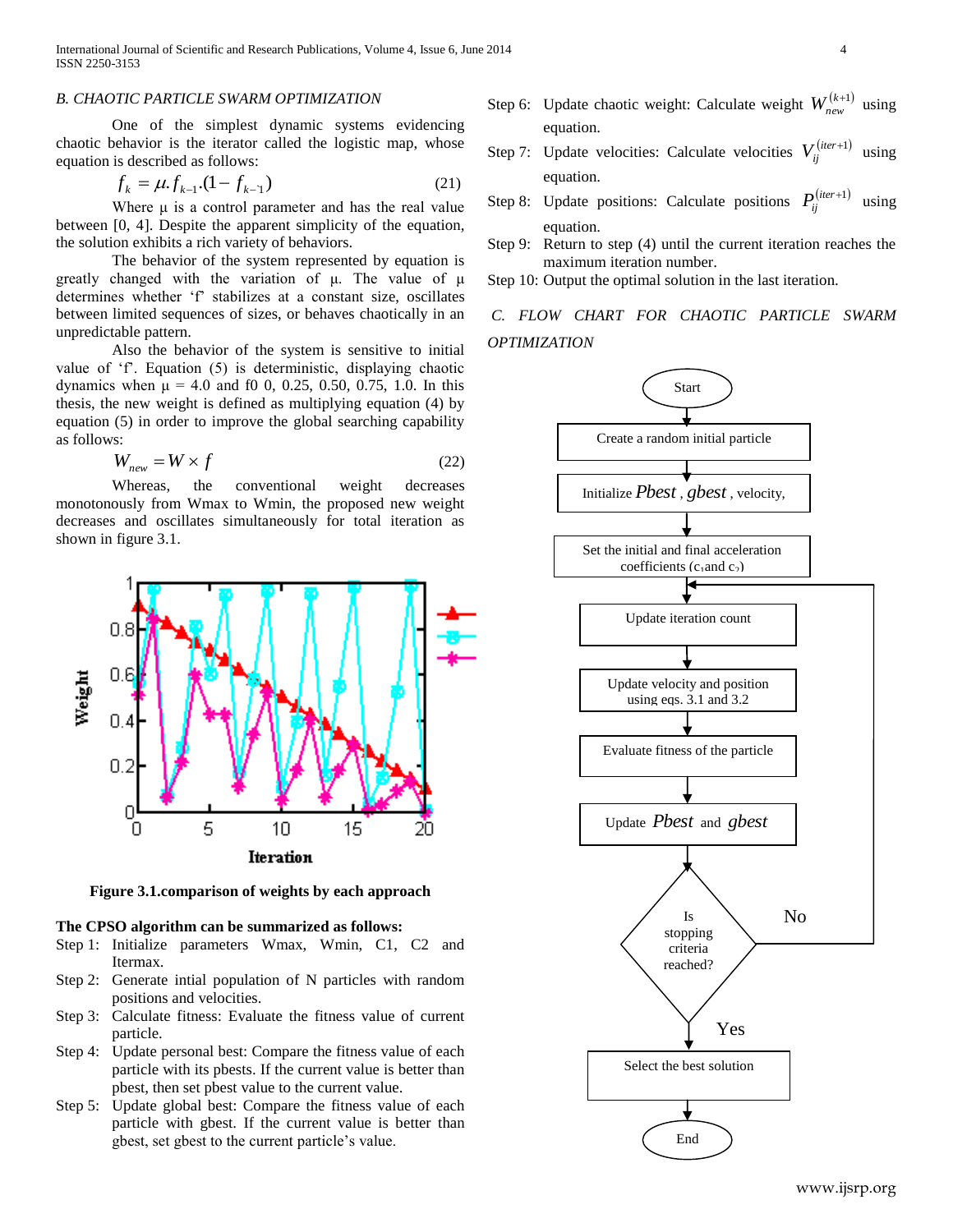Generators 6

# **Table 2 Generator cost co-efficient**

# A) *PARAMETER SELECTION OF CPSO ALGORITHM*

Some parameters must be assigned before CPSO is used to solve the parameter estimation problem as follows: Particle size = 20; initial inertia weight W<sub>max</sub> = 0.9; final inertia weight, W<sub>min</sub> = 0.1; acceleration factor  $C_1 = C_2 = 1.5$ ; maximum iteration, iter<sub>max</sub> = 50; control parameter of chaotic sequences  $\mu$  = 4.0 and the initial value of 'f' is a random value between  $[0, 1]$  except for  $(0, 1]$ 0.25, 0.5, 0.75, and 1).

# IV. RESULTS AND DISCUSSIONS

The suitability of the CPSO method has been tested for IEEE-30 bus system and compared with PSO algorithm. The IEEE 30 bus system description has been given in Tables 1 and 2. The algorithms are implemented in Matlab-7.12 programming language and the developed software code is executed on 1.67 GHz, 2 GB RAM INTEL(R) ATOM (TM) CPU (N455), DELL computer.

#### **1. optimal power flow**

The preferred generation schedule corresponding to the particular load condition is obtained by running a optimal power flow to minimize the generation cost alone and is given in Table 3. The generator outputs except the slack bus generator are considered as the variable for running optimal power flow. The PSO and CPSO algorithms are used to optimize the generation cost. It is giving the minimum generation cost values as 801.843 \$/h by CPSO method. The corresponding power generation is taken as the preferred schedule to meet the normal load demand. The bidding cost coefficients are given in Table 4.

#### **2. Congestion removal**

The congestion is created in the system by loading at load Bus-14 and is occurred in Line-26 connecting Bus-10 and Bus-17. The real power flow of the Line-26 before and after the congestion management is given in Table 5 and shown in Figure 1. The real power flow obtained in the congested line (line-26) is 7.01 MW. But the real power flow limit of the line is 6.99 MW. The CPSO algorithm is used for finding the necessary change in power generation to remove this congestion on Line 26. The results of rescheduling the generation by PSO and CPSO algorithms are reported in Table 6. The 20 trail is made with both the algorithms and result of best cost, worst cost and mean value of cost is presented in the same table.

#### **Table 1 Description of the Test system**

| <b>Variables</b> | 30<br>bus<br>system |  |
|------------------|---------------------|--|
| <b>Buses</b>     | 30                  |  |
| <b>Branches</b>  | 41                  |  |

|                        | Real             | power           |                    |      |              |        |             |
|------------------------|------------------|-----------------|--------------------|------|--------------|--------|-------------|
| <b>Bus</b>             |                  | output limit of | Cost co-efficient  |      |              |        |             |
| No.                    | generator (MW)   |                 |                    |      |              |        |             |
|                        | Min              | Max             | a                  | h    | $\mathbf{C}$ |        |             |
| 1                      | 50               | 200             | 0.00375            | 2.00 | 0            |        |             |
| $\overline{c}$         | 20               | 80              | 0.01750            | 1.75 | 0            |        |             |
| 5                      | 15               | 50              | 0.06250            | 1.00 | $\theta$     |        |             |
| 8                      | 10               | 35              | 0.00834            | 3.25 | $\theta$     |        |             |
| 11                     | 10               | 30              | 0.02500            | 3.00 | 0            |        |             |
| 13 <sub>enerator</sub> | 12<br><b>Bus</b> | 40Active        | (pO2500 genezagion |      |              | before | congestion  |
| No.                    |                  |                 | management (MW)    |      |              |        |             |
| PSO                    |                  |                 |                    |      |              |        | <b>CPSO</b> |
| 1<br>176.93            |                  |                 |                    |      |              | 176.73 |             |
| 2<br>48.72             |                  |                 |                    |      |              | 48.83  |             |
| 5<br>21.44             |                  |                 |                    |      | 21.47        |        |             |
| 8<br>21.60             |                  |                 |                    |      | 21.65        |        |             |
| 11<br>12.10            |                  |                 |                    |      | 12.10        |        |             |
| 13<br>12.0             |                  |                 |                    |      |              | 12.0   |             |
| Cost(S/h)<br>801.844   |                  |                 |                    |      |              |        | 801.843     |

# **Table 3 Active power generation before congestion management**

**Table 4 Bidding cost**

| GEN.<br>N <sub>O</sub><br>$\sim$ |  | . . |        |                          |    |
|----------------------------------|--|-----|--------|--------------------------|----|
| DIDC<br>טענע                     |  |     | ີ<br>້ | $\overline{\phantom{a}}$ | ΙV |

**Table 5 Comparison of line flow before and after congestion management**

| Branch power<br>flow |           | Before congestion<br>management active | After congestion<br>management active<br>power flow (MW) |             |  |
|----------------------|-----------|----------------------------------------|----------------------------------------------------------|-------------|--|
| From<br>bus          | Tо<br>bus | power flow (MW)                        | <b>PSO</b>                                               | <b>CPSO</b> |  |
| 10                   |           | 7 01                                   | 693                                                      | 6.86        |  |

# **Table 6 Active power generation after congestion management**

|                         | Active power generation after congestion<br>management (MW) |             |  |
|-------------------------|-------------------------------------------------------------|-------------|--|
| <b>Bus</b><br>Generator |                                                             |             |  |
| No.                     | <b>PSO</b>                                                  | <b>CPSO</b> |  |
|                         | 176.15                                                      | 176.05      |  |
| ∍                       | 47.55                                                       | 49.54       |  |
| $\tilde{z}$             | 21.45                                                       | 21.68       |  |
| 8                       | 24.50                                                       | 23.59       |  |
| 11                      | 14.5                                                        | 13.55       |  |
| 13                      | 12.0                                                        | 12.0        |  |